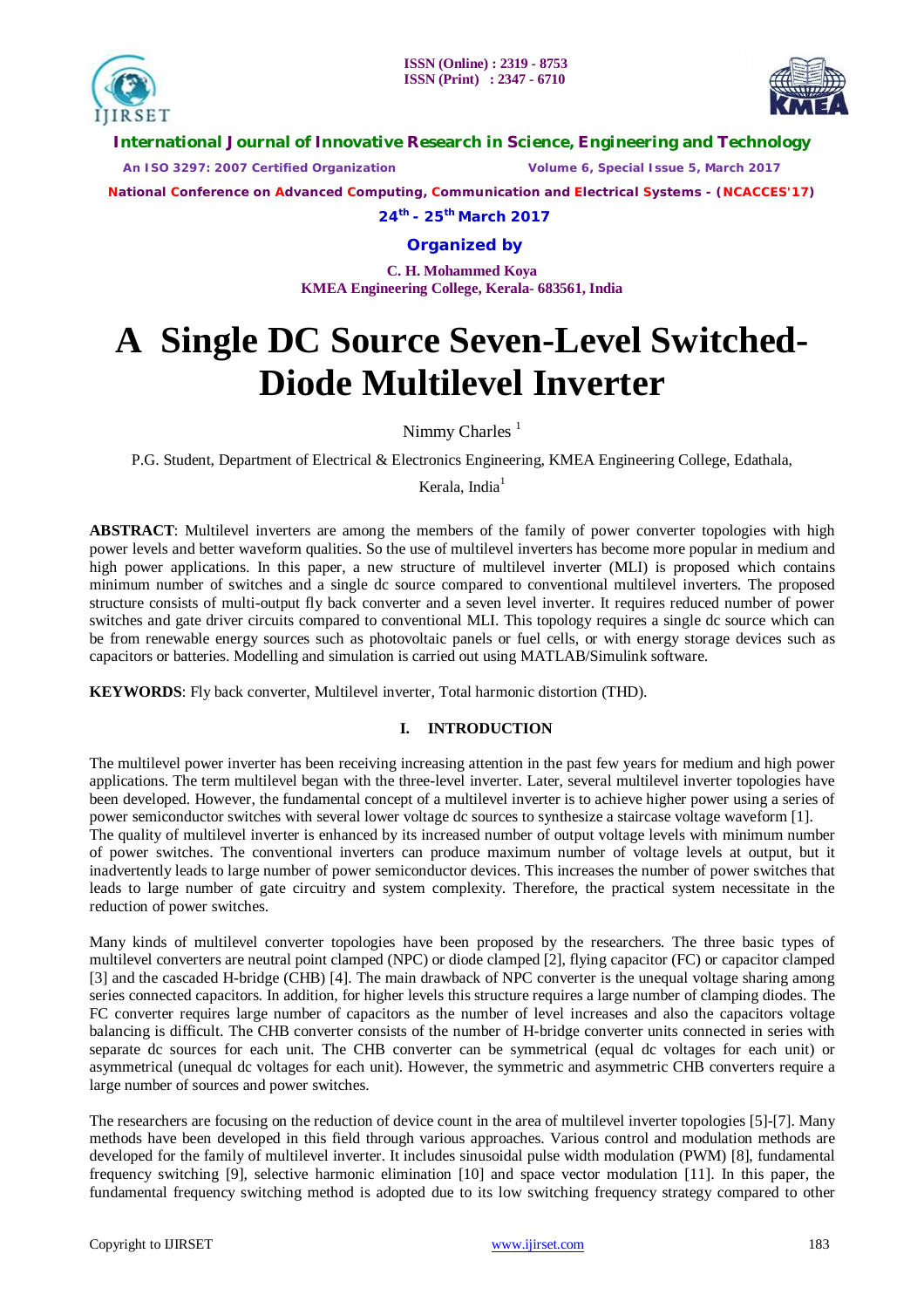control methods. This paper proposes a seven-level inverter which is fed by a multi-output flyback inverter. The single input dc supply is given to the multi-output flyback converter. The seven-level inverter requires six switches and a single switch for the multi-output flyback converter.

#### **II. LITERATURE SURVEY**

A paper related to hybrid multilevel power conversion system was presented in [12]. It emphasises on the use of multilevel inverters. Various topologies and modulation schemes have been discussed for utility and drive applications. The trends in power semiconductor technology have been investigated in the selection of power devices in the terms of switching frequency and voltage-sustaining capability.

In paper [13] L.M. Tolbert et al. introduces the multilevel converters as a utility interface for renewable energy system such as photovoltaics or fuel cells. It also presents the advantages of multilevel inverters such as its improved power quality, modular and simple structure, low switching stress and the suitability for medium to high power applications. An attempt has been made in [6] to propose a new structure for multilevel inverter with minimum number of power electronic devices compared with the conventional converter. This paper introduces different types of bidirectional switch combinations. But the suggested inverter requires large number of bidirectional switches and also the magnitude of blocked voltage by the bidirectional switches is high.

In [7], another new topology has been presented, which reduces the number of bidirectional switches, power diodes and dc voltage source compared with the proposed topology in [6]. This structure consists of several sub multilevel converters and full bridge converters. But it requires a large number of bidirectional switches and gate driver circuits. A new structure for symmetric, asymmetric and cascade has been suggested in [14]. But it needs more number of bidirectional switches and dc sources. The fundamental frequency switching method has been utilized in this structure, because the fundamental frequency switching strategy has its low switching frequency in comparison with other methods, and it is an advantage [15].

This paper presents a new topology for the symmetrical multilevel inverter using a multi-output flyback converter [16]. This topology uses a single dc source which can be from renewable energy sources or energy storage devices. The dc input is fed to the multi-output flyback converter. The flyback converter used in this structure is a single input – three output converter. The output from flyback converter is fed to the multilevel inverter to generate a seven level output. This structure requires only few number of switches compared to the conventional type of MLI.

### **III. BASIC CIRCUIT OF PROPOSED MLI**

The basic circuit of the proposed switched-diode multilevel inverter is shown in Fig. 1. The basic circuit consist of power electronic switch S, voltage sources V and a fast-recovery diode D. In this circuit, when the switch S is turned off, the current flows through the diode D and the load voltage will be 'V'. But, when the switch S is turned on, the diode D will be reverse biased and the current flows from the voltage source V and the load voltage will be '2V'. The load voltage will be controlled using this method. This method is the basic of proposed seven-level inverter.



Fig. 1 Basic circuit of proposed MLI

#### **IV. MULTI-OUTPUT FLYBACK CONVERTER**

The proposed seven-level inverter uses a multi-output flyback converter. The principle of operation of this single input multiple output flyback converter is similar to a conventional flyback converter. The multi-output flyback converter uses a high frequency transformer with a multiple secondary winding. The Fig. 2 shows a multi-output flyback converter with a single input and three outputs. The flyback converter consists of an input dc supply 'Vin', a power electronic switch 'S', the diodes (D1, D2, D3), capacitors (C, C1, C2, C3), loads (R1, R2, R3), a magnetizing inductance 'Lm' and a high frequency multi-winding transformer. The capacitors C1, C2 and C3 are of equal values and also R1=R2=R3=R. The turn's ratio of the transformer is 1: n, where n decides the voltage to step up or step down.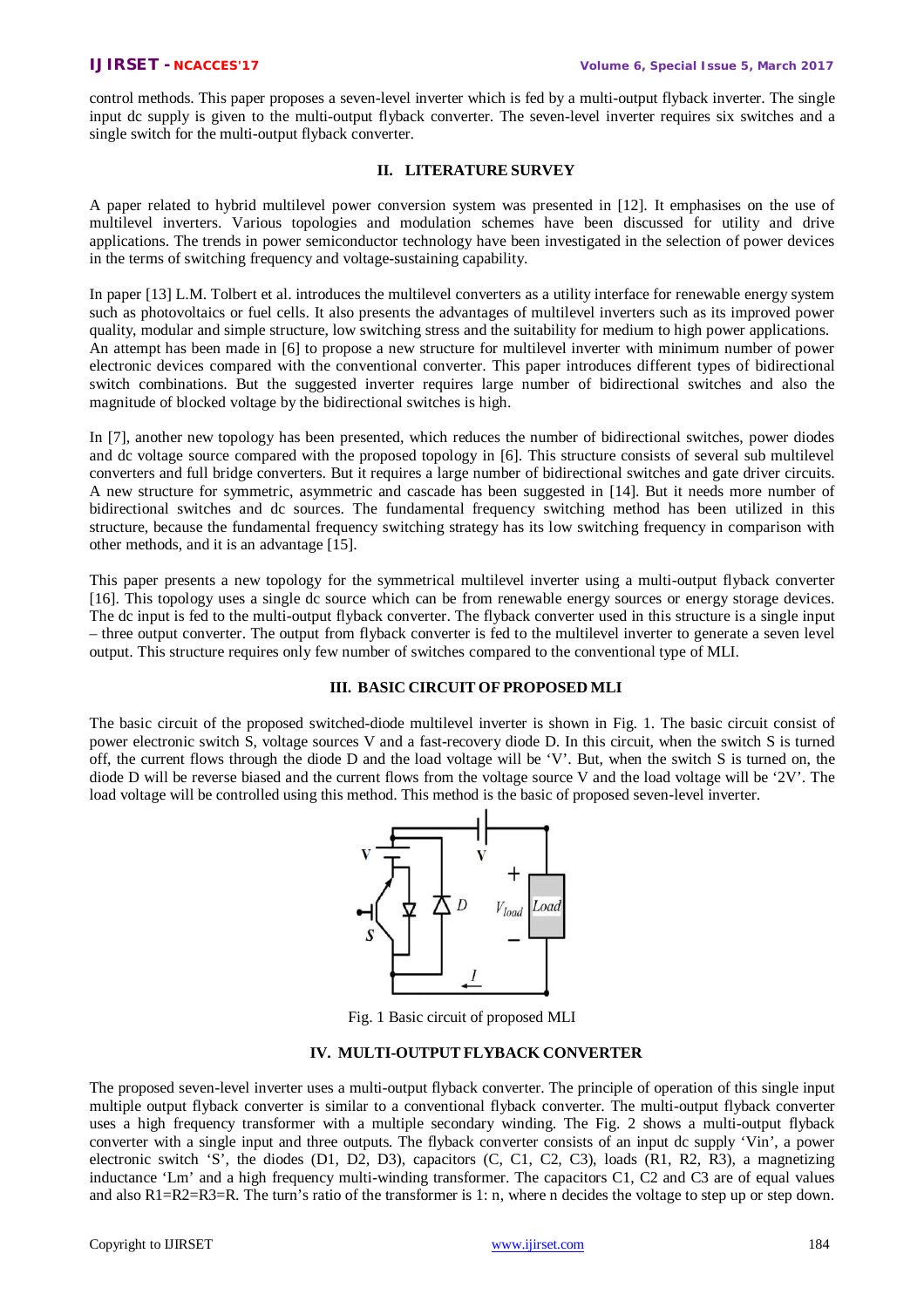In this paper, the numbers of turns in the secondary windings are equal to get an equal voltages 'V' as the output across the load 'R'.

The load voltage,

$$
V_O = \frac{n \times V(n \times D)}{1 - D} \tag{1}
$$

From equation (1), 'n' is the turns ratio (number of secondary turns to the primary turns of the transformer) with same number of turns in the three secondary windings, 'Vin' is the input dc voltage, 'Vo' is the load voltage (Vo = V) and 'D' is the duty ratio of the flyback converter.

$$
D = \frac{\text{Tom}}{\text{T}}
$$
 (2)



Fig. 2 Multi-output flyback converter

#### **V. PROPOSED SEVEN-LEVEL INVERTER USING FLYBACK CONVERTER**

The proposed structure is employed with a MLI and a multi-output flyback converter. Fig. 3 shows the proposed sevenlevel inverter using a multi-output flyback converter. The input dc supply is fed to the multi-output flyback converter. The flyback converter requires one power metal oxide semiconductor field effect transistor (MOSFET) for its operation. The output from the flyback converter is fed to the seven-level inverter circuit, which is based on the switched-diode MLI. The seven-level inverter consists of one full bridge or H-bridge and the basic circuits. It requires six insulated gate bipolar transistors (IGBTs) and two fast recovery diodes to make a seven-level inverter. The IGBT switches are T1, T2, T3, T4, S1 and S2. As the number of switches and the output voltage of flyback converter are incremented the number of levels of the proposed structure is also increases. The number of output voltages of multioutput flyback converter be 'K', number of output levels be 'N<sub>level</sub>', number of IGBTs be 'N<sub>IGBT</sub>' and the maximum output voltage be  $V_{o,max}$ . Then,

$$
N_{level} = 2K + 1 \tag{3}
$$

$$
N_{IGBT} = K + 3\tag{4}
$$

$$
V_{o,max} = KV \tag{5}
$$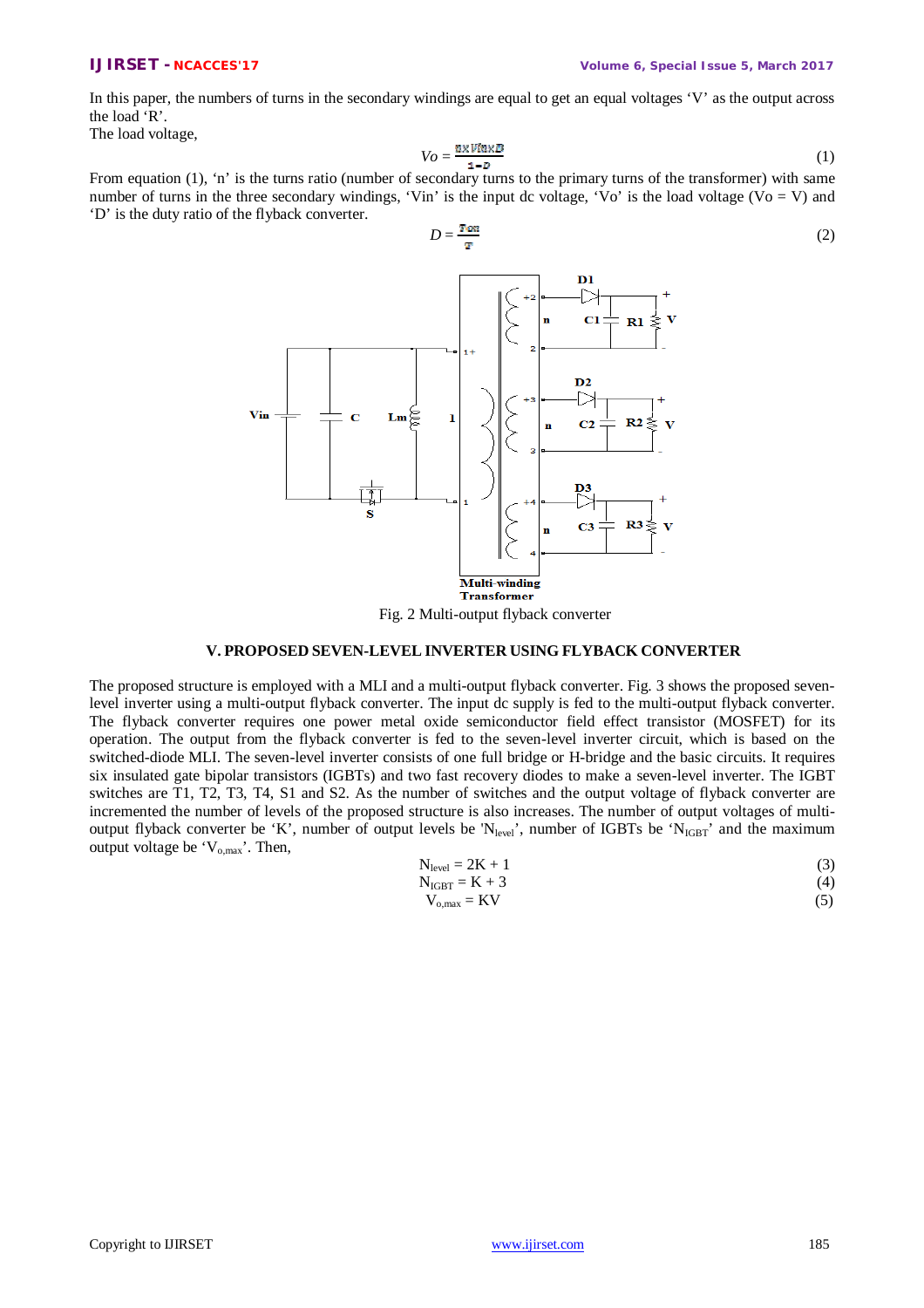

Fig. 4 compares the number of IGBTs versus the number of output levels in the proposed switched-diode multilevel topology and the symmetric conventional cascade topology. This figure shows that he proposed converter requires the least number of IGBTs.



Fig. 4 Comparison of conventional symmetric cascade topology with the proposed switched-diode topology

The proposed structure uses a single dc input three symmetrical output flyback converter. The duty ratio of the switch 'S' is selected according to the voltages needed to the seven-level inverter. The operation of the multi-output flyback converter is similar to the basic flyback converter. The output across the load R1, R2 and R3 is also depending on the number of turns in the transformer windings. The operation of the proposed MLI is illustrated in the Table 1. The load voltages 'V' across the three loads are fed to the MLI circuit. In the table logic '1' is considered as the 'ON' state and the logic '0' is considered as the 'OFF' state of the switch. The IGBTs T1, T2, T3 and T4 forms the H-bridge in the MLI. The switches S1 and S2 are the selection switch to add the number of output levels in the MLI.

| Table 1 Switching states of seven-level inverter |                        |                |           |           |    |    |                       |
|--------------------------------------------------|------------------------|----------------|-----------|-----------|----|----|-----------------------|
| <b>State</b>                                     | <b>Switches States</b> |                |           |           |    |    |                       |
|                                                  | S1                     | S <sub>2</sub> | <b>T1</b> | <b>T2</b> | T3 | Т4 | <b>Output Voltage</b> |
|                                                  |                        |                |           |           |    |    |                       |
| 2                                                |                        |                |           |           |    |    |                       |
|                                                  |                        |                |           |           |    |    |                       |
|                                                  |                        |                |           |           |    |    | 2 V                   |
|                                                  |                        |                |           |           |    |    | $-2V$                 |
| 6                                                |                        |                |           |           |    |    | 3V                    |
|                                                  |                        |                |           |           |    |    |                       |

Several modulation techniques have been developed for multilevel inverter topologies such as fundamental frequency switching, sinusoidal PWM, selective harmonic elimination, space vector PWM and so on. In this paper, the fundamental frequency-switching control method is adopted. It is a low switching frequency method compared to other control strategies.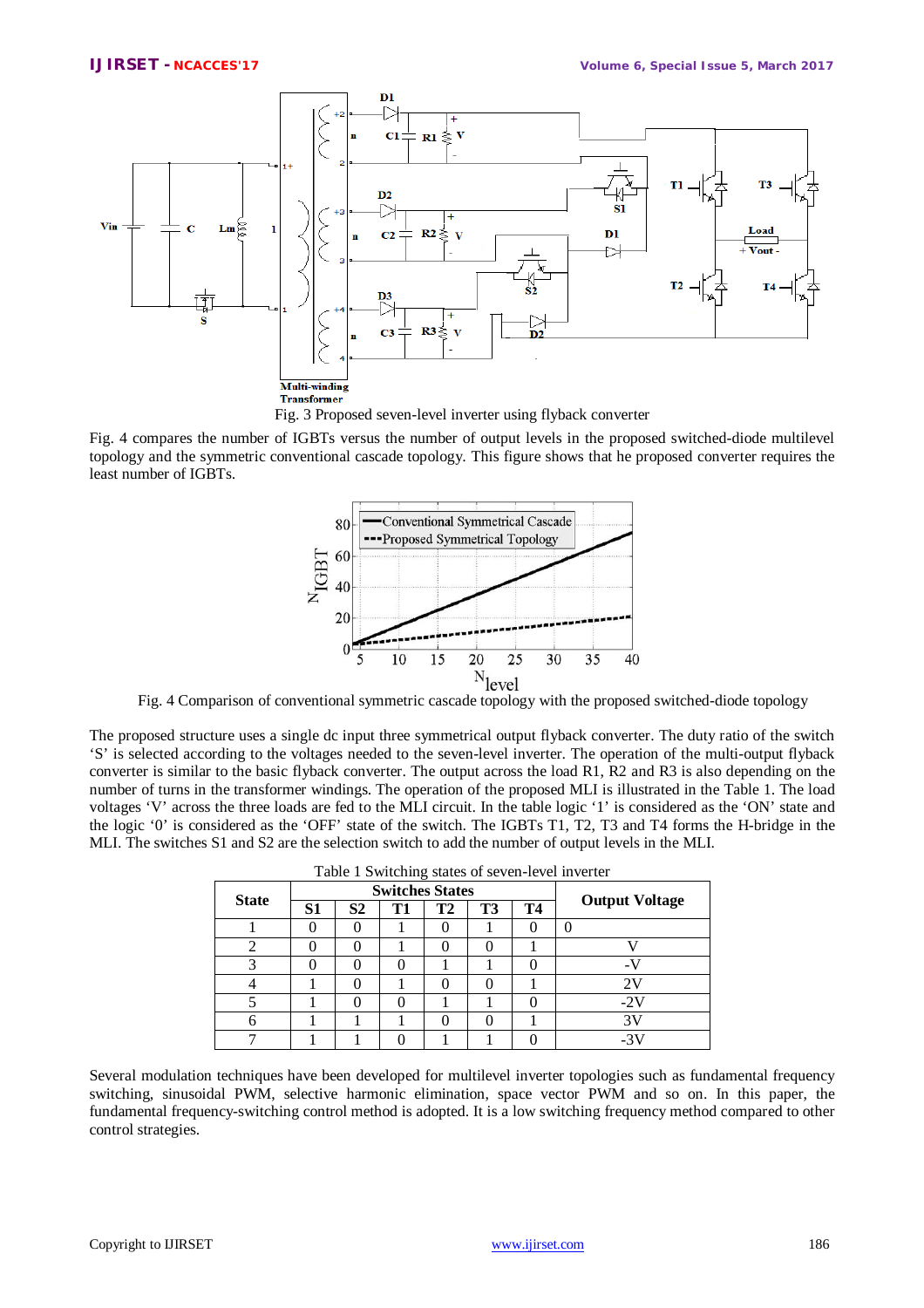### **VI**. **SIMULATION RESULTS**

The simulink model of the proposed seven-level inverter using a single source is shown in Fig. 5. The simulations are performed using MATLAB. The simulink model mainly consists of the multilevel inverter circuit and a subsystem for the multi-output flyback converter. The load used for the system is an R-L load.



Fig. 5 Simulink model of proposed structure

The subsystem for the multi-output flyback converter is shown in Fig. 6. The input dc supply is given to the flyback converter. The power MOSFET is used as the switch 'S' in the flyback converter. The output voltage across the load R1, R2 and R3 is fed to the multilevel inverter circuit.



Fig. 6 Subsystem of multi-output flyback converter

The input dc supply given to the proposed structure Vin  $= 50V$ . The maximum voltage obtained across the seven-level inverter load is 98V with a 50Hz frequency. The output voltage across the load R1, R2 and R3 is 36V each. The output voltage and output current across the load is shown in Fig. 7. The load used in this system is R-L load with  $R = 260\Omega$ and  $L = 40$ mH. The maximum output voltage obtained in this structure is the sum of the load voltages of the multioutput flyback converter. The output waveforms are similar to sinusoidal waveforms. The output waveform is composed of seven output levels.



Fig.7 Output voltage and output current waveforms of seven-level inverter